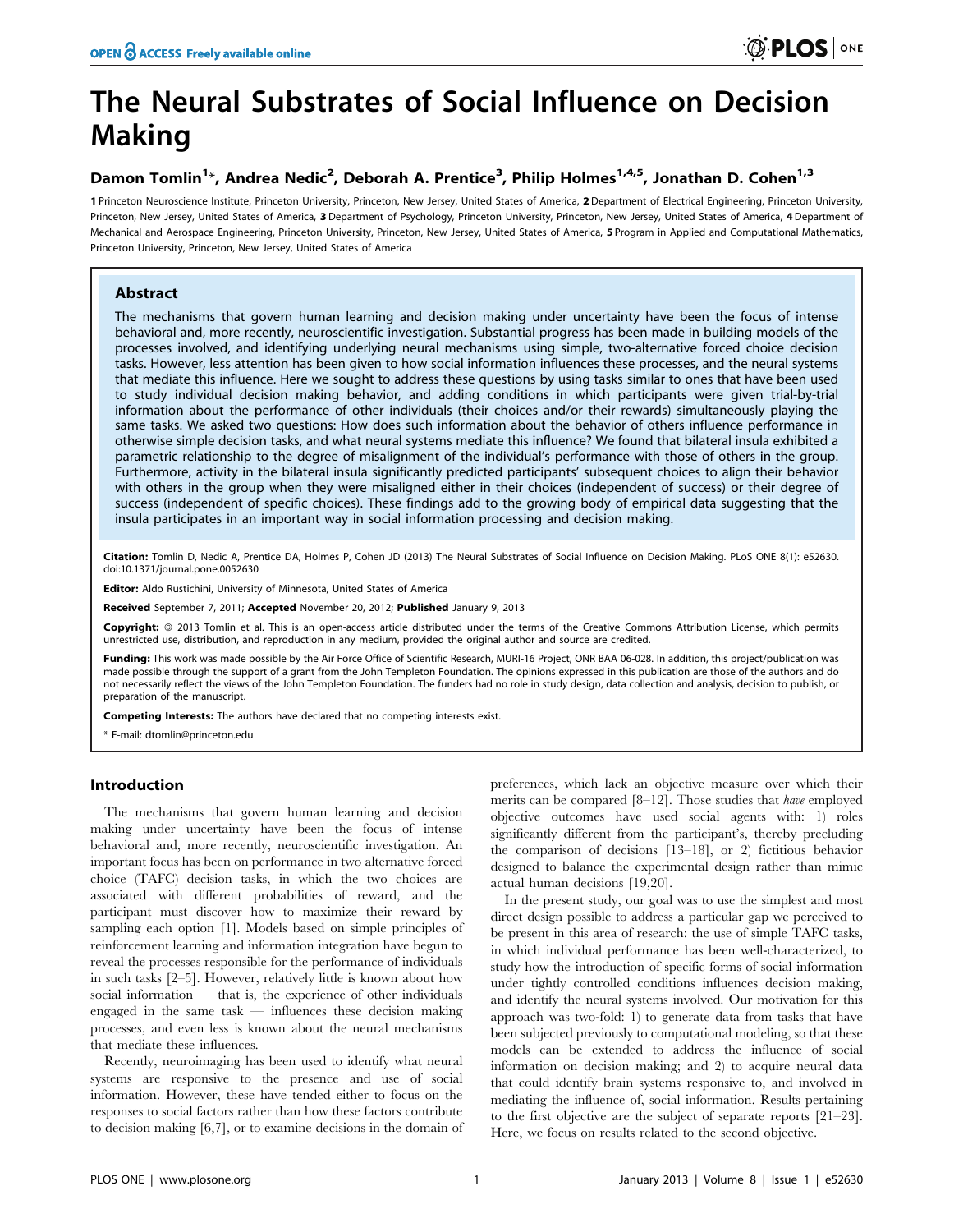#### Materials and Methods

#### **Participants**

Participants were recruited at Baylor College of Medicine via email and word of mouth, and informed consent was obtained according to protocols approved by Baylor College of Medicine and Princeton University's Institutional Review Boards. Groups of five participants engaged in a series of decision making tasks while functional magnetic resonance imaging (fMRI) data were acquired [24]. Participants did not meet prior to the experiment, nor did they see one another afterward. On a few occasions, the initiation of synchronized data acquisition failed on one or two scanners. While this did not interfere with the collection of behavioral data (and was not apparent to those participants whose scanners did acquire data), the imaging data for the affected participants were lost. As noted below, there were four social conditions crossed with the six tasks, yielding a  $6\times4$  design. Groups were collected until a minimum of 15 individual fMRI data sets filled each of the 24 cells of the design (after excluding for excessive head motion). This yielded a behavioral set of 23 groups  $(n = 115 \text{ individuals}; 68$ female, 47 male; ages 18–57, with a mean age of 29), and an imaging subset of 86 participants ( $n = 86$  individuals; 52 female, 34 male).

#### Decision making tasks in a social context

Groups of five participants each played a set of six simple decision making games involving a series of two-alternative forced choices. Visual feedback was presented after each trial on a rear projection screen and was viewed by participants via a mirror on the acquisition coil. Behavioral responses were recorded by an optical button box placed in the right hand.

The tasks used in the games were similar to ones used previously for studying individual decision making behavior [1,3,25]. For each trial in each task, each participant chose between two buttons, "A" and "B," that then produced a reward. The reward was calculated using a deterministic reward function based on the participant's choice history (percentage of the last twenty choices allocated to button A). This reward was then shown to the participant prior to the next choice. This paradigm allowed participants' earnings to change over time as they either continued to press a given button, or chose the other one. Participants were not instructed that the history of their choices was a key determinant of the reward earned, and none reported being aware of this dependency. The six tasks differed according to the reward function used (these are described in the Supporting Information, and in-depth behavioral and computational analyses of these have been reported elsewhere [21–23]). The effect of social information upon brain activity and subsequent choices – the focus of the present report – was comparable across the tasks. Thus, for present purposes, we combine data across tasks.

Each of the five participants in a group made a series of 150 decisions in each of the six games. Participants' choices were synchronized across the group, and all group members performed the same task in each game. Thus, information about other group members could be informative, although the reward functions for each participant was always independent of the others (no competition), and participants could not communicate directly (no cooperation). While information regarding their own most recent reward was always available to participants, information about the other group members varied from task to task. Each game was played in one of four social conditions (Figure 1). In the ''No Information'' condition nothing was displayed about the other participants. In the ''Choices'' condition, participants were shown which buttons each of the other four participants had pressed in the last trial, but not their rewards. In the ''Rewards'' condition, participants were shown how many points each of the other participants earned on the last trial, but not their choices. Finally, in the ''Both'' condition, participants were shown both the buttons pressed and how many points were earned by each other group member. Information about other players was displayed beside a symbol corresponding to that player which remained consistent across the entire experiment. These symbols were not shown during the No Information condition.

Participants were informed that the other participants were playing the same game, but that the choices and earnings of the other group members would not affect their own earnings, and that the purpose of the shared social information was only to allow group members to observe one another. This incentive structure was selected because it allowed for the provision of social information, but precluded the complicating influence of either competitive or cooperative group behaviors.

Each group played six games, each of which involved a single task paired with a single social condition. Every group played each task and experienced each social condition at least once. Assignment of tasks to social conditions was counterbalanced across groups using a Latin-Square design. Consecutive games always involved different tasks and were played under different social conditions. For example, a group might play one task in the Choices condition as the first game, a different task in the No Information condition as the second game, yet another task in the Rewards condition as the third game, and so on.

The earnings during each game were assigned a random scale factor between 50 and 99 to prevent participants from knowing if they had obtained the maximum possible reward within a given task at any time. The number of points accrued, which determined participants' compensation (\$30 to \$50 USD), was calculated after normalizing by this scale factor so that each task had the same potential payoff. Participants were informed of these compensation procedures prior to the experiment.



Figure 1. Social conditions within the multi-person decision making tasks. Participants played each task under a social condition that determined what information was available about other group members. In the No Information condition, participants played a task without social information. In the Choices condition, the button previously chosen by each other group member was shown, and was updated for each decision. In the Rewards condition, the number of points earned by each other group member was shown, and was updated synchronously as in the Choices condition. Finally, the Both condition displayed both Choices and Rewards information on each trial.

doi:10.1371/journal.pone.0052630.g001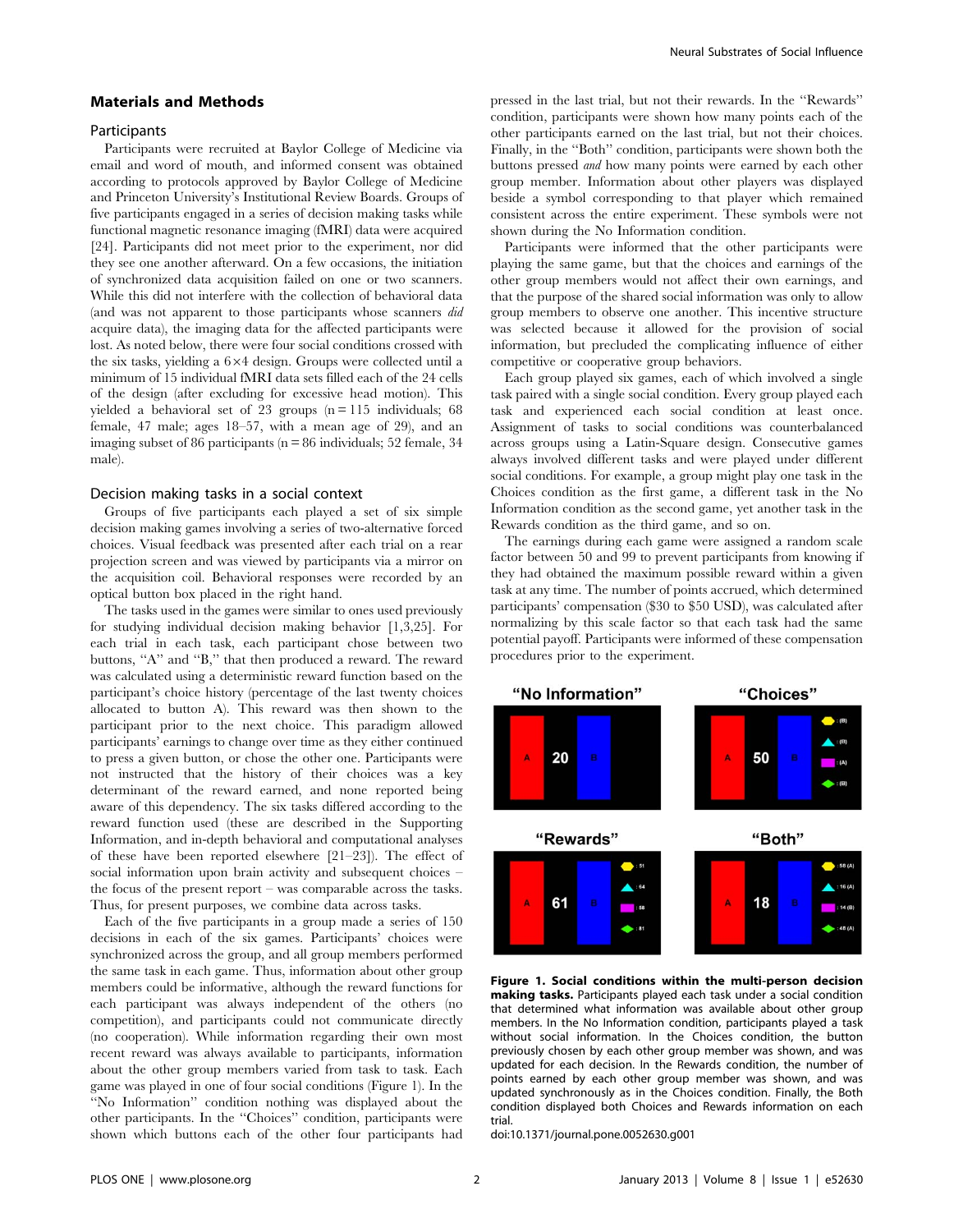The decisions in each trial had a deadline of 1.7 seconds. For decisions not made in time, the computer used the button chosen on the previous trial as the participant's current choice. Decisions or the passage of the deadline were confirmed to participants by the ''A'' and ''B'' buttons turning gray. This state persisted until the trial length was 2.5 seconds, yielding a minimum inter-trial interval of .8 seconds and synchronizing participants' decisions. After this period, the buttons regained their colors and the relevant reward and social information for the previous trial were shown. Tasks were separated by a screen lasting eight seconds and indicating the social condition in which the next task would be performed.

#### Data acquisition and preprocessing

Functional imaging data [26,27] were collected using two Siemens 3.0 Tesla Allegra scanners and three Siemens 3.0 Tesla Trio scanners (combinations of task and social condition were balanced across scanners). Each session included a high resolution, T1-weighted scan (MP-RAGE; Siemens). Whole-brain imaging was collected during the tasks in a single session using echo-planar imaging with a repetition time (TR) of 2000 ms, echo time (TE) of 40 ms, and a flip angle of  $90^{\circ}$ . The images were acquired as matrices of  $64\times64\times26$  voxels aligned to the anterior and posterior commissures of the corpus callosum, resulting in voxels with a resolution of  $3.4\times3.4\times4.0$  mm.

Image preprocessing was performed using SPM8 [28,29]. Slice timing correction was followed by realignment to the first functional scan using a six-parameter rigid-body transformation. The mean of the realigned images was coregistered to the T1 weighted structural image using a twelve-parameter affine transformation. Tissue segmentation was determined for each structural image, and the gray matter designated by this classification was used for spatial normalization by applying a twelve-parameter affine transformation. The functional images were then normalized and smoothed with an 8 mm FWHM Gaussian kernel for inter-subject analyses.

#### Data analysis

Our approach to analysis was designed to meet two goals: 1) identify brain areas responsive to social information; and 2) determine the extent to which social information and/or corresponding brain activity was predictive of subsequent behavior. Toward these ends, we conducted two types of analyses, one using standard linear regression and a second using logistic regression.

GLM analysis: Identification of brain areas responsive to social information. We used SPM8 [29,30] to implement a standard general linear model (GLM) for each participant, that included regressor representing timing of decisions and nature of the social information on each trial, as well as variables of no interest (head motion, and the effects of absolute reward – i.e., independent of social information). The regressor for head motion was constructed from the motion values computed by the 6 parameter rigid body transformation used for spatial realignment. To control for the effects of absolute reward, regressors were included that coded the reward amplitude on each trial and its derivative (i.e., its magnitude relative to the previous trial). For the effects of social information, a separate regressor was constructed for each social condition, as follows: First, a base regressor was constructed from a series of delta functions placed at each time point at which the participant submitted a decision (due to the timing of the task, delta functions placed at the screen onsets produced the same qualitative result); for trials in which participants did not respond before the deadline, delta functions were placed at the deadline. Next, the delta function corresponding to each decision was scaled by the social information available to the participant during that decision (quantified as described below). Finally, the scaled delta functions were convolved with a hemodynamic response function (modeled via two gamma functions) to simulate the time course of the BOLD response.

To quantify social information on a trial-by-trial basis, we defined two metrics: one for choices (''group alignment'') and another for rewards (''reward rank''). Group alignment quantified the similarity of each participant's choice to those of other group members during the Choices and Both conditions (Figure 2A). For a given participant and choice, the metric was defined as the proportion of the group that chose the same button as the participant on the previous trial (excluding the participant in question). The metric varied between 0 and 1 in increments of .25, with 1 indicating a unanimous decision and 0 indicating that all other members had made the opposite choice. To quantify social information about reward, a reward rank metric was calculated as the ordinal value of the participant's earnings relative to those of the other participants on each trial, with higher values indicating higher rank and values between whole numbers representing ties (Figure 2B). Those metrics based on information unavailable during a given condition (e.g., information regarding others' choices in the Rewards condition) were excluded.

The GLM for each participant was fit voxel-wise to the BOLD data for that participant, and a random effects analysis was performed across participants for the betas computed for each regressor. Data were then cluster-thresholded, via a nonparametric permutation test (Threshold-Free Cluster Enhancement, [31– 33]), to identify regions of interest (ROIs) that surpassed a level of statistical significance of  $p<.05$ .

Logistic regression model: Effects of social information and brain activity on behavior. The second goal of our analyses was to examine how social information and corresponding brain activity influenced subsequent choice behavior. To do so, we used logistic regression to test the extent to which social information and/or brain activity in each ROI predicted ''switching'' from one button to the other on each trial. We chose switching (rather than specific button choices) as it indicated a shift in a participant's preference over the buttons, and was therefore likely to be most sensitive to the impact of social information and/ or related brain activity on decision making behavior. Because button switching is a binary variable, it required the use of logistic (rather than linear) regression. The regression was carried out separately for each of the ROIs identified in the GLM described above, and estimated the probability of switching using a weighted function of: a) the social information available to the participant on each trial (i.e., group alignment and/or reward rank); and b) brain activity (the BOLD response) for the given ROI.

The model was fit by maximizing its ability to predict switching behavior on each trial (excluding the first choice), defined by a binary variable: whether or not the button pressed by the participant was the same as that on the previous choice (1 for switches,  $0$  for non-switches). The probability of switching on trial  $i$ was defined by:

$$
P_i(switch) = \frac{1}{1 + e^{-x_i}}
$$

where the variable  $x_i$  was defined by the following sum:

 $x_i = \beta_1 + \beta_2 \times [\text{social information}]_i + \beta_3 \times [\text{brain activity}]_i$ 

In which [social information]<sub>i</sub> designated the quantified value of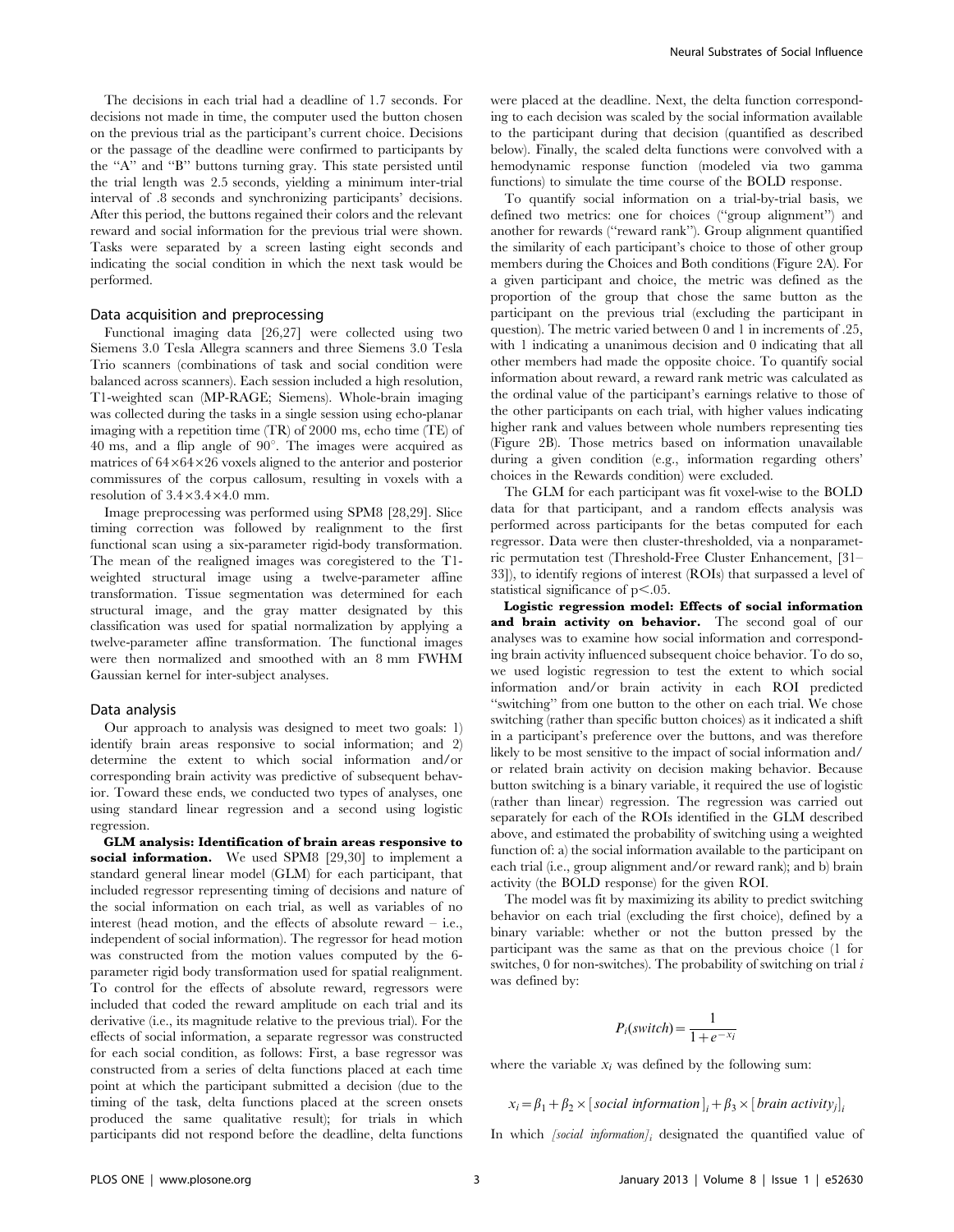

Figure 2. BOLD activity is correlated with continuous measures of marginality. (A) The group alignment metric. A participant's group alignment metric was defined as the percentage of other group members who made the same choice during the previous trial. Information regarding the buttons pressed by each group member in the previous trial was revealed at the onset of the current trial. (B) The reward rank metric. A participant's reward rank metric was defined as the ordinal value of the participant's earnings relative to those of the other participants on each trial, with higher values indicating greater relative rewards. Information regarding the earnings of each group member in the previous trial was revealed at the onset of the current trial. (C) Effect of group alignment in the Choices condition. In the Choices condition, activity in the insula, thalamus, DLPFC, dACC, and parietal cortex was inversely proportional to the participant's group alignment (p<.05 corrected; see Table 1). (D) Effect of group alignment in the Both condition. In the Both condition, activity in the insula, DLPFC, dACC, and parietal cortex was inversely proportional to the participant's group alignment ( $p$ <.05 corrected; see Table 2). doi:10.1371/journal.pone.0052630.g002

social information (group alignment or reward rank, depending upon social condition) available on trial *i*, and [brain activity], designated the mean BOLD response for  $ROI_j$  on trial i. For each ROI, three regressions were carred out, implementing models of increasing complexity. The first sought to explain behavior by fitting only the parameter  $\beta_1$  (i.e., by setting  $\beta_2$  and  $\beta_3$  to zero), capturing the participant's bias toward (average probability of) switching regardless of social information or brain activity. The second model added social information (that was scaled to range from 0 to 1) by fitting both  $\beta_1$  and  $\beta_2$ . The third model was hierarchical: first we fit parameters  $\beta_1$  and  $\beta_2$  to account for the effects of the participant's bias and of social information on switching; we then fit the remaining variance (residuals) by estimating  $\beta_3$ , reflecting the effects of brain activity on switching behavior independent of social information. This latter regression was carried out since social information and the BOLD signals were known to be correlated (given the way in which the regions of interest were defined); using hierarchical regression allowed us to determine the extent to which neural activity explained switching behavior above and beyond the effects of social information. For this hierarchical regression, brain activity in each region of interest was computed by extracting the BOLD signal during the decision epoch of each trial (shifted by four seconds to account for hemodynamic lag), averaging across voxels in that region of interest, and z-scoring this mean across trials. Because the Both condition involved combining Choices and Rewards feedback, separate regressors were included for the metric associated with each type of social information (group alignment and reward rank):

$$
x_i = \beta_1 + \beta_2 \times [group alignment]_i +
$$
  

$$
\beta_3 \times [reward rank]_i + \beta_4 \times [brain activity_j]
$$

A final model was created to estimate any statistical interaction between social information and the BOLD signal from the regions of interest. However, these interactions were not significant for any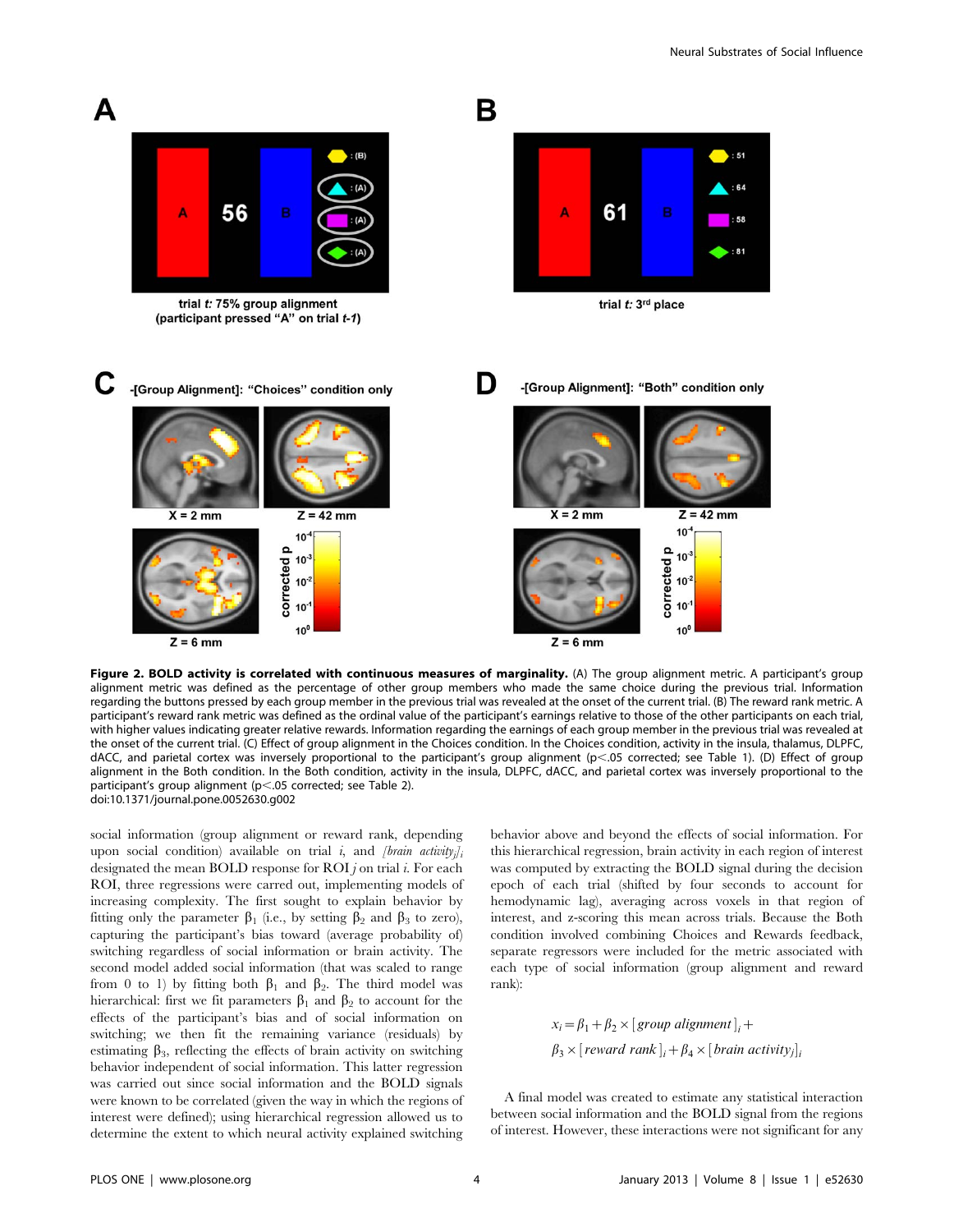of the signals tested, and thus are not considered further here. Parameter values were estimated using log-likelihood maximization via MATLAB's function minimization routine [34]. Participants exhibiting less than three instances of switching (6% of the total sample) were excluded from the analysis.

Because the models that included brain activity contained one more parameter than those which used only the baseline rate of switching and social information, we used Akaike's Information Criterion (AIC) to assess whether predictive power was significantly improved by addition of the brain activity parameter. We then conducted paired t-tests to determine whether the brain activity in each region significantly increased these AIC values (i.e., significantly predicted behavior) across participants.

## Results

#### Brain regions sensitive to social information

For each participant included in the GLM analysis  $(n = 86$ individuals; 52 female, 34 male), group alignment in the Choices condition was correlated negatively with activity in several regions (Figure 2C). That is, as participants' group alignment decreased, and therefore their marginality relative to the group increased, so did activity in these areas. The regions identified were the insula, dorsal anterior cingulate cortex (dACC), dorsolateral prefrontal cortex (DLPFC), parietal cortex, medial thalamus (with portions of this activation overlapping with the dorsal caudate), all bilateral  $(p<.05$  corrected; see Table 1). When data from the Both condition were analyzed using the same method, a similar network of regions (with the exception of the thalamus) was shown to be active, while no additional regions showed a correlation (Figure 2D; see Table 2). Analysis of time courses of activity in these regions confirmed that the BOLD response increased as fewer group members made the same choice as the participant (ANOVA at t+4 seconds: for the insula,  $p<10^{-4}$ ; see Figure 3). GLM analysis of the Rewards condition revealed no regions in which activity varied parametrically with reward rank. However, our findings in the Choices condition led us to hypothesize that the regions shown in Figure 2C exhibited activity correlated with reward rank, and that such an effect was not apparent in the GLM due to the larger number of values that the reward rank metric could attain (thereby reducing the amount of data corresponding to each possible value). Post-hoc analysis of the Rewards condition, using masks based on the regions shown in Figure 2C, demonstrated that reward rank was negatively correlated with insula activity at t+4 seconds ( $p<.01$ , fixed effects analysis corrected for multiple comparisons). Similarly, GLM analysis of the Both condition revealed no regions that varied with reward rank. However, post-hoc analysis again revealed that reward rank was negatively correlated with insula activity at  $t+4$  seconds ( $p<01$ , fixed effects analysis corrected for multiple comparisons).

## Influence of social information on brain activity and switching behavior

As described above, the GLM analysis revealed several regions in which activity was significantly correlated with social information. We used hierarchical logistic regression to identify which of these regions significantly predicted switching behavior above and beyond the information provided in each social condition. Because activity was most robust in the Choices condition, we used the regions identified in that condition (see Figure 2C) for the hierarchical regressions. This also allowed us to keep the regions of interest for these analyses consistent across the social conditions.

For data from the Choices condition, AIC metrics indicated that models incorporating brain activity possessed significantly more explanatory power than that employing only the average probability of switching and the group alignment metric (Figure 4A depicts the results of these tests for each region). This was true for all regions tested, with the insula accounting for the most variance  $(p<10^{-14}$  for the model employing only the average probability of switching,  $p<10^{-4}$  for the model including group alignment, corrected for multiple comparisons). Similarly, for data from the Rewards condition, brain activity in every region tested provided significantly more explanatory power than the models employing only the average probability of switching and the reward rank metric (Figure 4B), with the insula again accounting for the most variance  $(p<10^{-12}$  for the model employing only the average probability of switching,  $p<10^{-4}$  for the model including reward rank, corrected for multiple comparisons). Analysis of the data from the Both condition demonstrated that only the insula, thalamus, and dACC provided explanatory power significantly greater than the model using only the average probability of switching and the social information metrics (Figure 4C), with the insula once again accounting for the most variance  $(p<10^{-22}$  for the model employing only the average probability of switching,  $p<.05$  for the model including social information, corrected for multiple comparisons). Because the insula was the strongest predictor of switching for each of the social conditions, we further examined the results of the regressions using insula activity to determine the direction and distribution of effects across participants.

We hypothesized that lower values for the social information metrics (group alignment and reward rank) would correspond to higher probabilities of switching; that is, that switching would be more frequent when participants were misaligned with the group, or possessed a low rank in earnings. We further hypothesized that, since insula activity increased with marginality, additional activity in this region would be correlated with higher probabilities of switching. Beginning with data from the Choices condition, the hierarchical logistic regression revealed that the beta values for the effects of social information (Figure 5A) were significantly less than zero  $(p<10^{-16})$ , indicating that lower values for the group alignment metric (corresponding to greater marginality) were indeed associated with higher probabilities of switching. That is, the less aligned participants' previous choices were with those of other group members, the more likely they were to switch buttons. Conversely, beta values for the effects of insula activity were significantly greater than zero (Figure 5B,  $p<10^{-11}$ ), indicating that greater activity in the insula was associated with higher probabilities of switching.

A comparable analysis of the Rewards condition produced similar effects: beta values for reward rank were significantly less than zero (Figure 6A;  $p<10^{-12}$ ), indicating that lower rankings were associated with higher probabilities of switching. Beta values for insula activity were again significantly greater than zero (Figure 6B;  $p<10^{-12}$ ) indicating, as in the Choices condition, that greater insula activity was associated with a greater probability of switching.

Finally, we applied the same analysis to the Both condition by including the group alignment and reward rank metrics in the regression (Figure 7A). Analysis revealed that the beta values for group alignment were significantly less than zero  $(p<10^{-15})$ , as they had been in the Choices condition. However, beta values for reward rank were only marginally less than zero  $(p = .07)$  while BOLD activity in the insula yielded beta values that were once again significantly greater than zero (Figure 7B;  $p<10^{-12}$ ), indicating that switching behavior was influenced more by others' choices and insula activity than by relative earnings when both types of social information were available.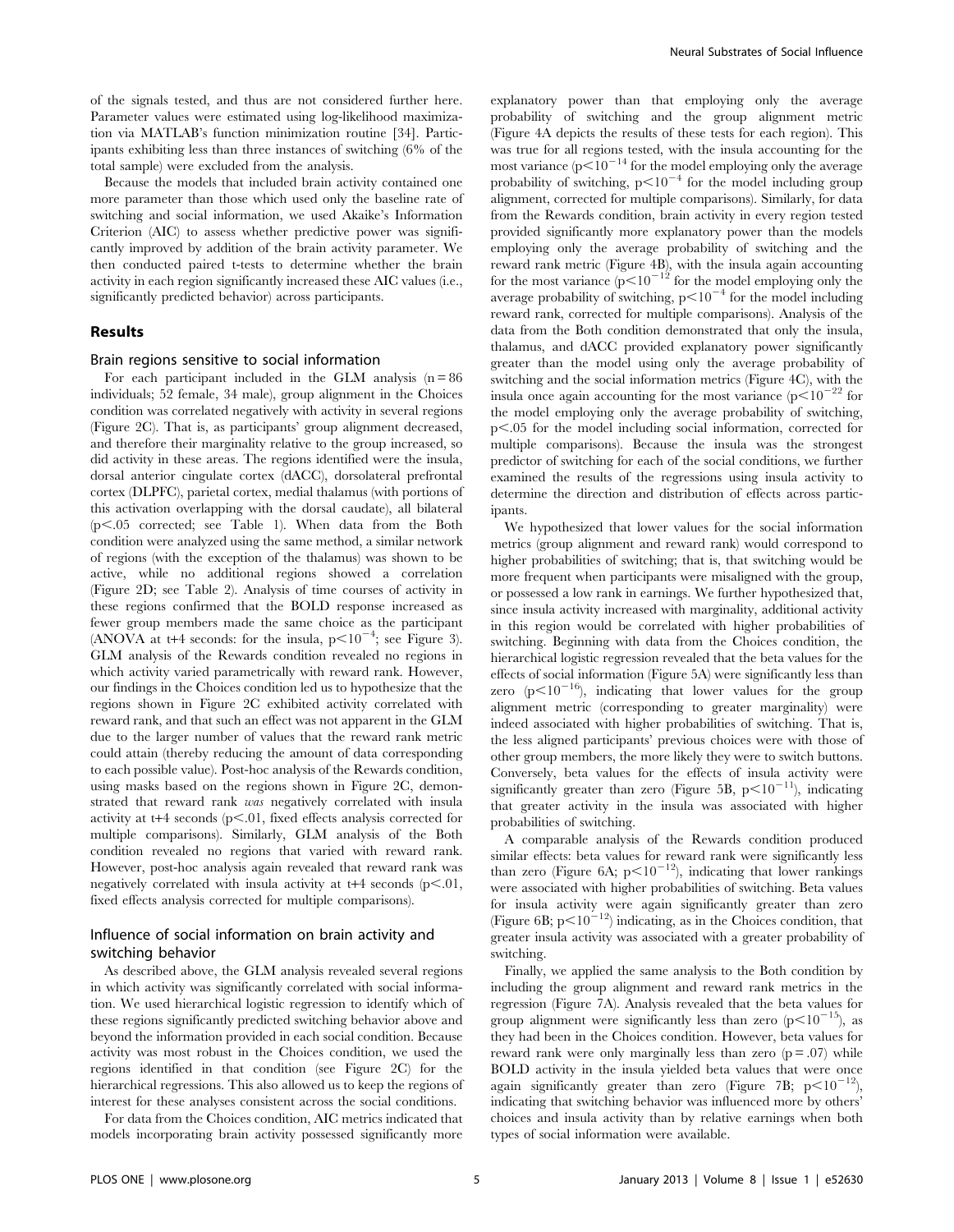

Figure 3. Bilateral insula exhibits graded response to group alignment. After performing the statistical tests described in Figure 2, we examined the time course of the MR signal exhibited by the bilateral insula in the Choices condition. Time courses corresponding to each decision were categorized according to their group alignment values and plotted for the five levels of alignment. The average BOLD signal was highest for choices for which group alignment was lowest (ANOVA at t+4 seconds: p<10<sup>-4</sup>). Error bars represent standard error of the mean (SEM). Similar effects were observed for the other regions shown in Figure 2C (note that because participants' decisions were not systematically in register with the onset of image acquisition, linear interpolation was used to align the time-courses of the BOLD signal across decisions for averaging). doi:10.1371/journal.pone.0052630.g003

| <b>Brain Region</b> | <b>MNI Coordinates</b> | p value     | <b>Voxels</b> |
|---------------------|------------------------|-------------|---------------|
| R Insula            | $(30, 16, -14)$        | $p<10^{-4}$ | 279           |
| L Insula            | $(-30, 20, -10)$       | $p<10^{-3}$ | 168           |
| <b>R</b> Thalamus   | (10, 0, 10)            | $p<10^{-4}$ | 340           |
| L Thalamus          | $(-6, 0, 2)$           | $p<10^{-3}$ | 267           |
| R DLPFC             | (54, 8, 14)            | $p<10^{-4}$ | 1009          |
| L DLPFC             | $(-42, 0, 26)$         | $p<10^{-3}$ | 480           |
| <b>dACC</b>         | (6, 36, 30)            | $p<10^{-4}$ | 399           |
| R Parietal          | $(34, -48, 38)$        | $p<10^{-4}$ | 1055          |
| L Parietal          | $(-30, -52, 42)$       | $p<10^{-4}$ | 565           |

Table 1. Activations for group alignment analysis in the Choices condition.

Activations are shown for regions surpassing a statistical threshold of  $p<.05$ (corrected for multiple comparisons using cluster-mass correction). L, left hemisphere; R, right hemisphere. Coordinates and statistical values are shown for the voxel of highest significance within each cluster.

doi:10.1371/journal.pone.0052630.t001

Table 2. Activations for group alignment analysis in the Both condition.

| <b>Brain Region</b> | <b>MNI Coordinates</b> | p value               | Voxels |
|---------------------|------------------------|-----------------------|--------|
| R Insula            | $(34, 24, -10)$        | $p<$ 10 <sup>-4</sup> | 170    |
| L Insula            | $(-30, 24, -2)$        | p<.005                | 70     |
| R DLPFC             | (54, 12, 14)           | $p<10^{-4}$           | 519    |
| L DLPFC             | $(-42, 4, 30)$         | $p<10^{-4}$           | 264    |
| <b>dACC</b>         | (2, 32, 38)            | p<.005                | 78     |
| R Parietal          | $(38, -52, 46)$        | p<.01                 | 212    |
| L Parietal          | $(-26, -72, 30)$       | p<.01                 | 195    |

Activations are shown for regions surpassing a statistical threshold of  $p<.05$ (corrected for multiple comparisons using cluster-mass correction). L, left hemisphere; R, right hemisphere. Coordinates and statistical values are shown for the voxel of highest significance within each cluster. doi:10.1371/journal.pone.0052630.t002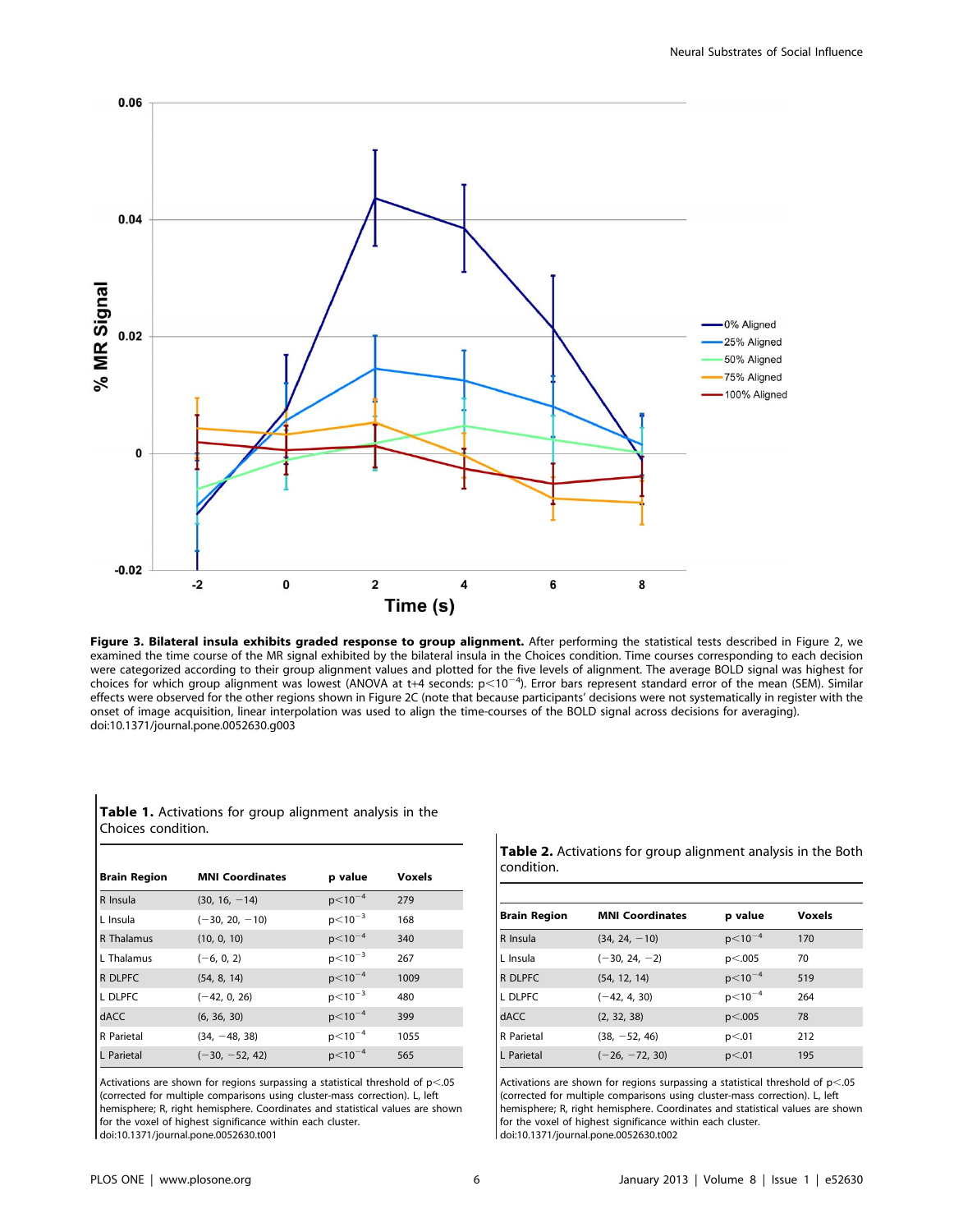

Figure 4. Comparison of explanatory power across regions. Using hierarchical logistic regression, beta values were fitted to BOLD signals that accounted for the most variance in each participant's button switching behavior. These beta values were calculated for each of the regions shown in Figure 2C, and the means of these beta values are shown for each region and social condition. The values for Akaike's Information Criterion obtained when incorporating these BOLD signals were compared to those obtained when including behavioral metrics, and the results of these statistical tests are shown above each beta (paired t tests corrected for multiple comparisons). (A) Beta values for the Choices condition. Although BOLD signals from all regions shown in Figure 2C produced significantly better fits than those using behavioral metrics alone, the insula accounted for the most variance. (B) Beta values for the Rewards condition. As in the Choices condition, all regions tested produced significantly better fits than those using behavioral metrics only, with the insula again outperforming the other regions. (C) Beta values for the Both condition. In this case, only the insula, thalamus, and dACC produced significantly better fits than those using behavioral metrics alone, with the insula once again accounting for the most variance in switching behavior. doi:10.1371/journal.pone.0052630.g004

## **Discussion**

In this study, we used two alternative forced choice tasks that have been used extensively in previous research on decision making to examine the influence of social information and identify the neural systems that mediate this influence. The design of the experiment allowed us to generate two types of veridical yet quantifiable social information on a trial-by-trial basis, to control the type(s) of information to which participants had access during decision making behavior, and to measure the extent to which this information influenced participants' decisions to align themselves with the group. We found that social information was correlated with neural responses in a set of brain regions that showed greater activity when participants were misaligned with the group. Importantly, activity in these regions – and most notably, the insula – predicted subsequent behavior above and beyond social information alone. Our results suggest that the insula and, to a lesser extent, other brain areas (including portions of the dACC and basal ganglia) play an important role in detecting when an individual's behavior differs from that of other group members,

and in initiating behavior that realigns the individual with the group.

Previous studies have examined the neural correlates of responding to a social partner's behavior, and found responses in a similar set of brain regions. In an imaging study employing the ''ultimatum game,'' the DLPFC and insula responded to unfair monetary offers made by a social partner [18], with insula activity differing according to the acceptance or rejection of the offer. Our results parallel these: the DLPFC and insula were both among the regions responsive to misalignment with the group, and the insula was the region most strongly associated with the behavioral response to this social standing. Research conducted using another two-person economic exchange task revealed that insula activity increased as participants were trusted with less money by social partners, and as participants themselves gave less money in return [17]. Again, responses in the insula were sensitive to social information indicating deviation from or subordination within the interaction. However, there are two important differences between these studies and the work presented here.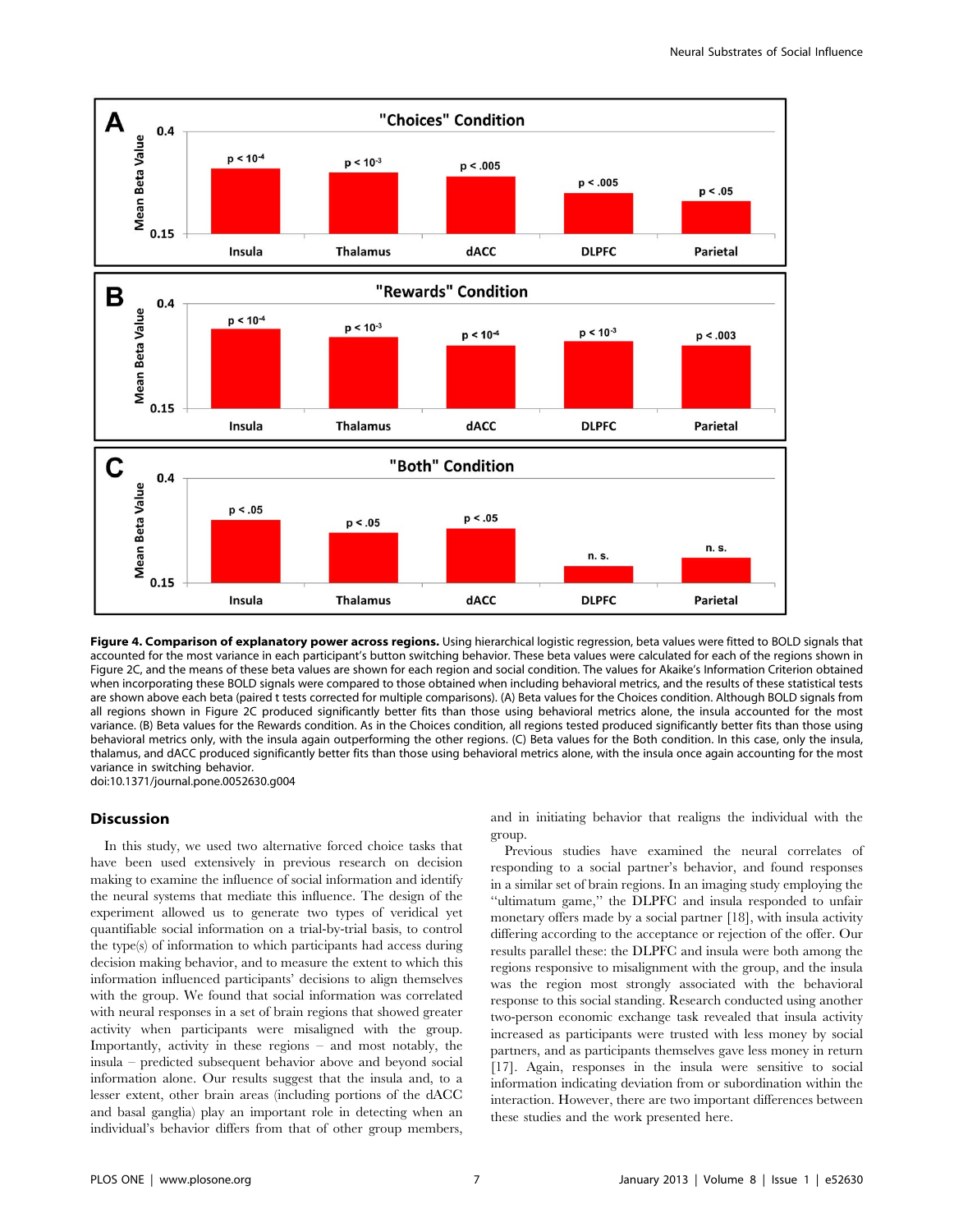

Figure 5. Hierarchical logistic regression of switching behavior in the Choices condition. (A) Behavioral data alone. Using behavioral data from the Choices condition, the group alignment metric was used to predict when participants switched buttons. The beta values (n=121 values,<br>arbitrary units) for group alignment were significantly less than zero across pa chose to switch when they were out of alignment with the group. (B) Behavioral data and insula activity. Insula activity for each choice (at time t+4 seconds, where t is the time at which a decision was submitted) was incorporated into the regression model, to test the degree to which this explained switching behavior beyond that explained by group alignment alone. The beta values (n = 121 values, arbitrary units) for insula activity were significantly greater than zero across participants ( $p<10^{-11}$ ), indicating that for most participants increased insula activity was associated with a greater probability of switching, independent of information about group alignment. doi:10.1371/journal.pone.0052630.g005

First, because group members' earnings in our tasks were independent and insula activity was independent of absolute reward, our findings additionally show that the social phenomena to which the insula responds can be independent of primary reward gained by the participant. Second, the roles in these prior experiments were asymmetric – the actions available to one participant were not the same as those available to the other, and therefore prevented the possibility of realigning to an observed behavior. The combination of these facts with the smaller number of decisions experienced by participants (ten in each of the aforementioned studies, compared with 150 per task in our experiment) may help to explain why our paradigm revealed additional regions that were parametrically sensitive to components of social influence.

Prior research has also investigated the neural correlates of group influences on decision making. In one study by Berns et al. [19], participants made perceptual judgments while a group of confederates gave answers that were often incorrect. Analysis revealed that the decision to conform to the majority was

associated with elevated BOLD responses in parietal cortex. This effect is paralleled by the activity of the parietal cortex in our study (see Figure 2), although this region did exhibit as strong an effect as the insula. Berns et al. interpreted their findings as evidence that social information biased computation in the parietal cortex, which was already strongly activated by the perceptual judgments. Our tasks did not require perceptual discriminations, which may explain the diminished involvement of parietal cortex.

In another experiment, participants rated the attractiveness of a series of faces, with each choice followed by the rating from a group of participants [10]. In this study, deviations from the group's judgment led to elevated BOLD responses in the dACC; we similarly observed BOLD responses in this region that were sensitive to negative social standing in a graded fashion. This effect is similar to that observed by Burke et al. [14], who found that ACC activity was elevated when participants made decisions that contravened those recommended by a human partner. Klucharev et al. also found significant insula activation in response to deviations from the group's judgment, a finding paralleled by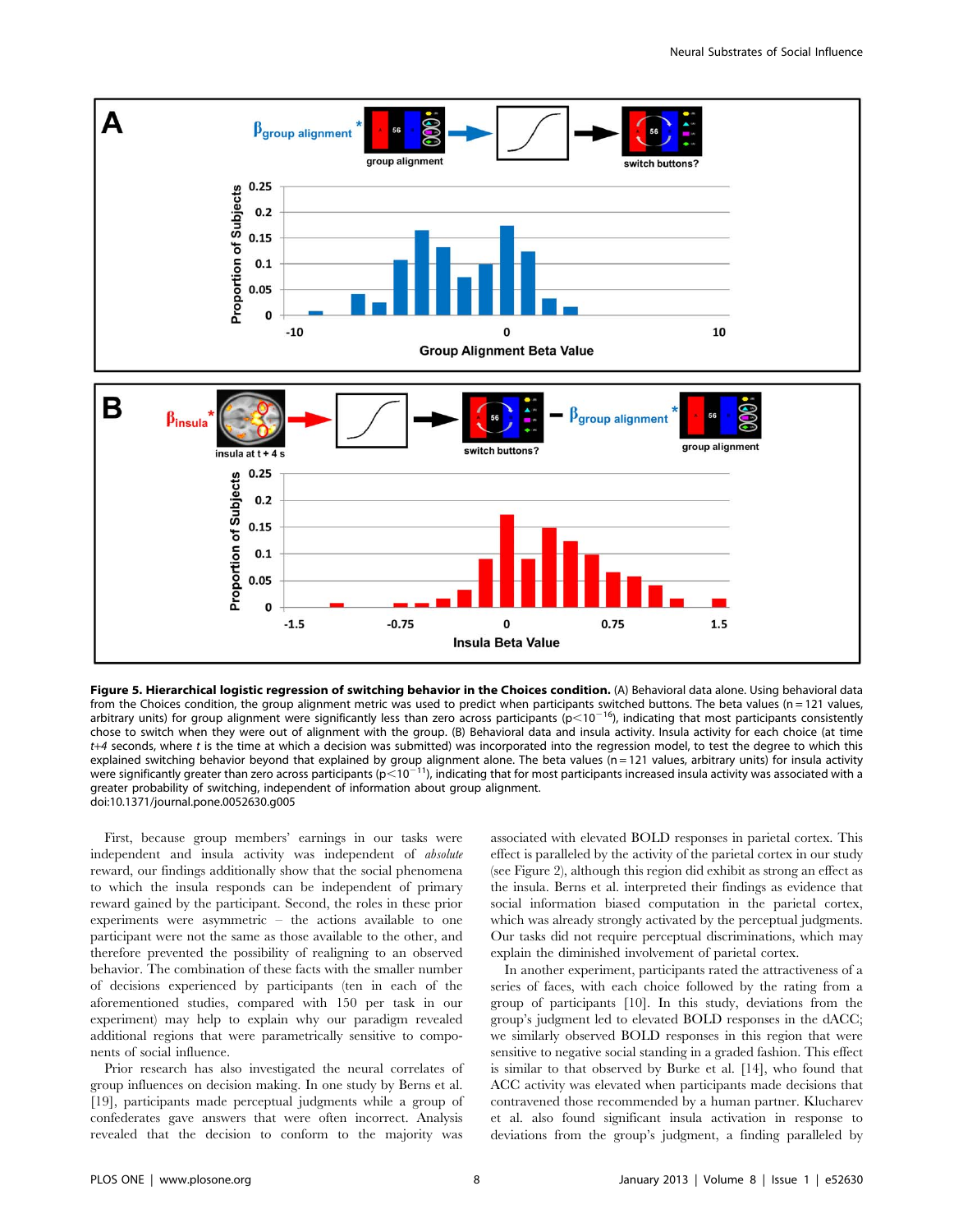

Figure 6. Hierarchical logistic regression of switching behavior in the Rewards condition. (A) Behavioral data alone. Using behavioral data from the Rewards condition, the reward rank metric was used to predict when participants switched buttons. Two participants exhibited beta values more than three standard deviations from the mean beta values, and were excluded (leaving n = 112 values, arbitrary units). The beta values for reward rank were significantly less than zero across participants, indicating the degree of association with switching ( $p<10^{-12}$ ), indicating that lower reward rank was associated with an increased probability of switching. (B) Behavioral data and insula activity. Insula activity for each choice (at time t+4 seconds, where t is the time at which a decision was submitted) was incorporated into the regression model, to test the degree to which this explained switching behavior beyond that explained by reward rank alone. The beta values (n=112 values, arbitrary units) for insula activity were<br>significantly greater than zero across participants (p<10<sup>-12</sup>), indicating increased probability of switching independent of information about reward rank. doi:10.1371/journal.pone.0052630.g006

another study which found that the anterior insula was activated when participants contravened advice given to them during an economic decision making task [16]. Two additional studies showed that activity in the insula exhibited an interaction between the amplitude of a social judgment and the susceptibility of participants' behavior to social influence [8,9].

Our findings are also consistent with those of other previous experiments investigating the effects of changes in social standing during multi-person interactions. One study examining the neural correlates of social rejection [6] showed that the dACC was more active when participants were excluded from a group. In another study that examined the effects of potential losses of social standing, participants were placed in a group with two other individuals and ranked based on their ability to make correct perceptual judgments [20]. Both the insula and dACC exhibited greater activity when participants performed worse than group members previously deemed to be less skilled. Finally, a third study demonstrated the sensitivity of the dACC to social judgments coming from peers, although this activity was not sensitive to the valence of these judgments [7]. Our findings parallel these observations, indicating that such responses occur even when social judgments, social hierarchies, or ingroup/outgroup distinctions are not explicit.

Taken together, these findings provide strong evidence in support of a network of brain areas – including insula and dACC – that are responsive to information about social standing. However, in these previous studies, neural activity was observed as a consequence, or correlate of social information. Our findings go beyond this, to show that neural activity in these regions can predict subsequent decision making, consistent with – but also above and beyond – the influence of social information. This strengthens the idea that these regions mediate the influence of social information on behavior that promotes social alignment.

Previous work has also examined the insula using non-social tasks, and has suggested a role for the insula in action selection, as opposed to outcome processing [35]. The association between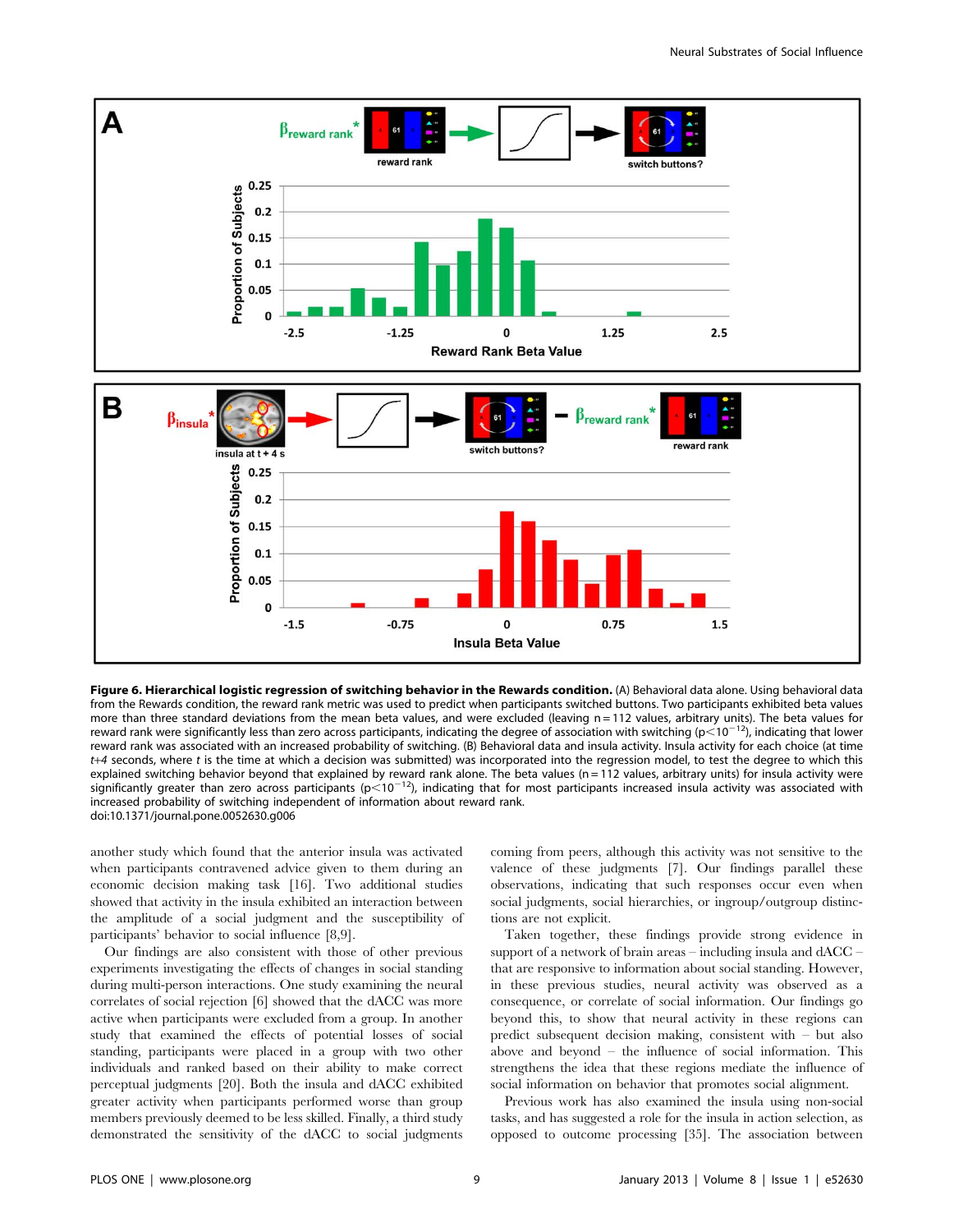

Figure 7. Hierarchical logistic regression of switching behavior in the Both condition. (A) Behavioral data alone. Using behavioral data from the Both condition, group alignment and reward rank were used to predict when participants switched buttons. Three participants exhibited beta values more than three standard deviations from the mean beta values, and were excluded (leaving n = 112 values, arbitrary units). Beta values for group alignment were significantly less than zero across participants ( $p$ <10<sup>-15</sup>), indicating that, as in the Choices condition, misalignment with the group was associated with a greater probability of switching. The beta values for reward rank were only marginally different from zero (p = .07). (B) Behavioral data and insula activity. Insula activity for each choice (at time t+4 seconds, where t is the time at which a decision was submitted) was incorporated into the regression model, to test the degree to which insula activity explained switching behavior beyond that explained by group alignment and reward rank. The beta values (n = 112 values, arbitrary units) for insula activity were significantly greater than zero across participants ( $p$ <10<sup>-12</sup>), indicating that for most participants increased insula activity was associated with a greater probability of switching independent of social information of either type. doi:10.1371/journal.pone.0052630.g007

insula activity and switching behavior suggested by our findings provides quantitative support for this claim, demonstrating that insula activity predicted behavioral outcome above and beyond the effects of social information.

The simple, two alternative forced choice decision making tasks used in our study were chosen in part because they are amenable to (and have previously been subjected to) computational modeling, with the goal of extending these models to address the influence of social information on decision making. Ongoing work has begun to address this goal, revealing ways in which social information can be incorporated into simple reinforcement learning models to predict behavior [21–23]. An important goal in future work will be to integrate such computational efforts with neuroimaging findings of the sort reported here, to better understand the computational functions subserved by the neural mechanisms that mediate the influence of social information on decision making behavior.

## Supporting Information

Text S1 Supporting methods. Additional details are given regarding the structure of the individual decision-making tasks, as well as the organization of the data used in the hierarchical logistic regression. (DOCX)

Figure S1 Reward functions for the multi-person decision-making tasks. For a single trial, reward was determined by two variables: (1) whether button ''A'' (red line) or ''B'' (blue line) was most recently pressed, and (2) the percentage of the last twenty choices allocated to button ''A'' (X axis, 0% to 100%, plotted in increments of 5%). The dotted black line depicts the average reward received for each %A. Two of the six tasks were mirrored versions of the ''simple rising optimum'' and ''complex rising optimum'' tasks, and are not shown.

(TIF)